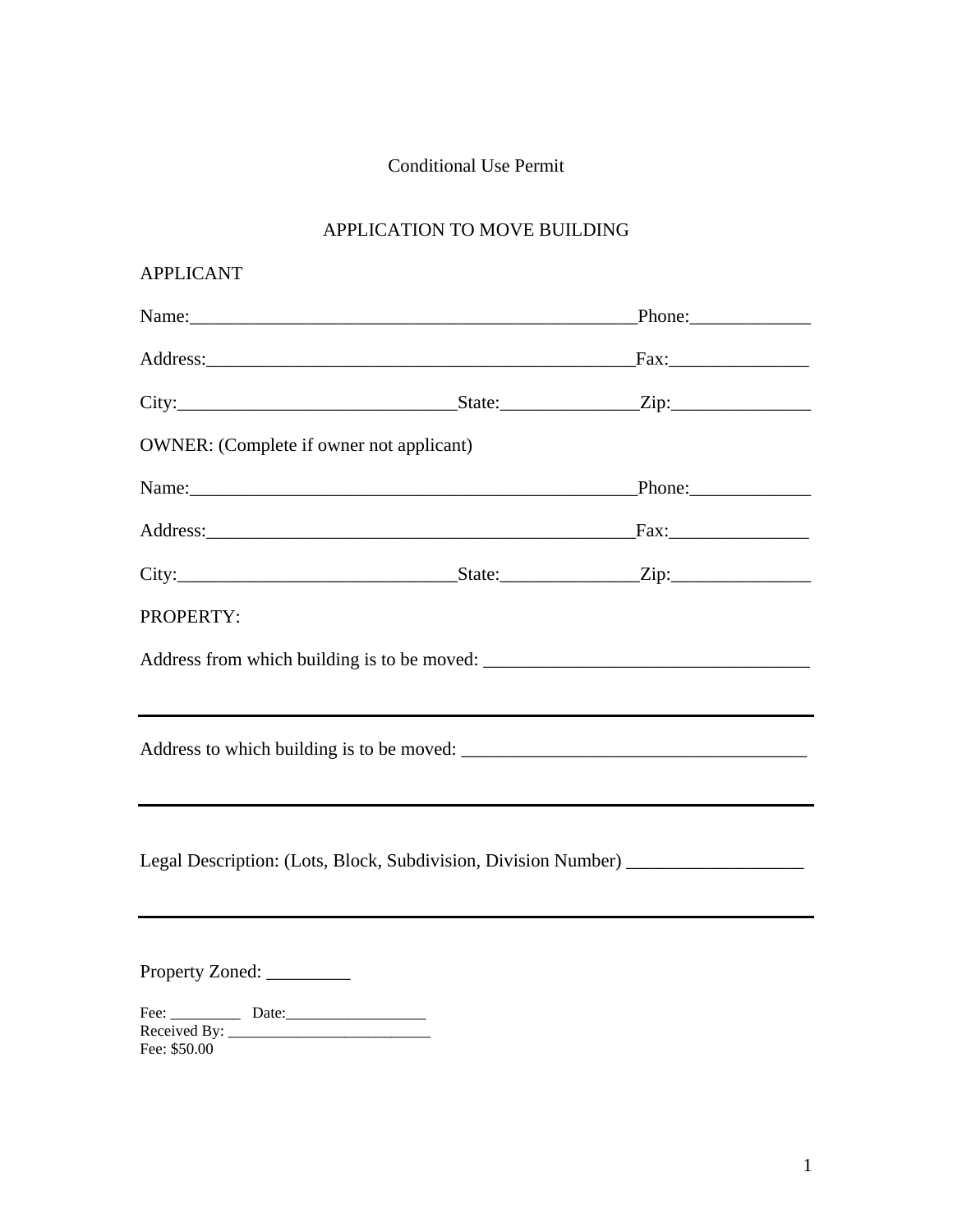REQUIREMENTS FOR APPROVAL FOR MOVING BUILDING(S):

The following conditions must be fulfilled before the Board of Adjustment can grant approval for the moving of building(s) to a location within the City of Idaho Falls. Below each requirement explain why your request conforms:

1: The building is in conformity with the type and quality of the buildings existing in the surrounding area of the proposed location.

2: The building and the lot on which the building is to be located conforms to the requirements of the City's Zoning Ordinance and Building Codes.

3: The building location on the lot does not in any substantial way adversely affect the buildings or uses on the adjoining properties.

4: All dedications and improvements as required by the City, shall be provided in conformity with the standards of the City.

| Signature of Applicant(s) |  |  |  |
|---------------------------|--|--|--|
|---------------------------|--|--|--|

 $\frac{1}{2}$  ,  $\frac{1}{2}$  ,  $\frac{1}{2}$  ,  $\frac{1}{2}$  ,  $\frac{1}{2}$  ,  $\frac{1}{2}$  ,  $\frac{1}{2}$  ,  $\frac{1}{2}$  ,  $\frac{1}{2}$  ,  $\frac{1}{2}$  ,  $\frac{1}{2}$  ,  $\frac{1}{2}$  ,  $\frac{1}{2}$  ,  $\frac{1}{2}$  ,  $\frac{1}{2}$  ,  $\frac{1}{2}$  ,  $\frac{1}{2}$  ,  $\frac{1}{2}$  ,  $\frac{1$